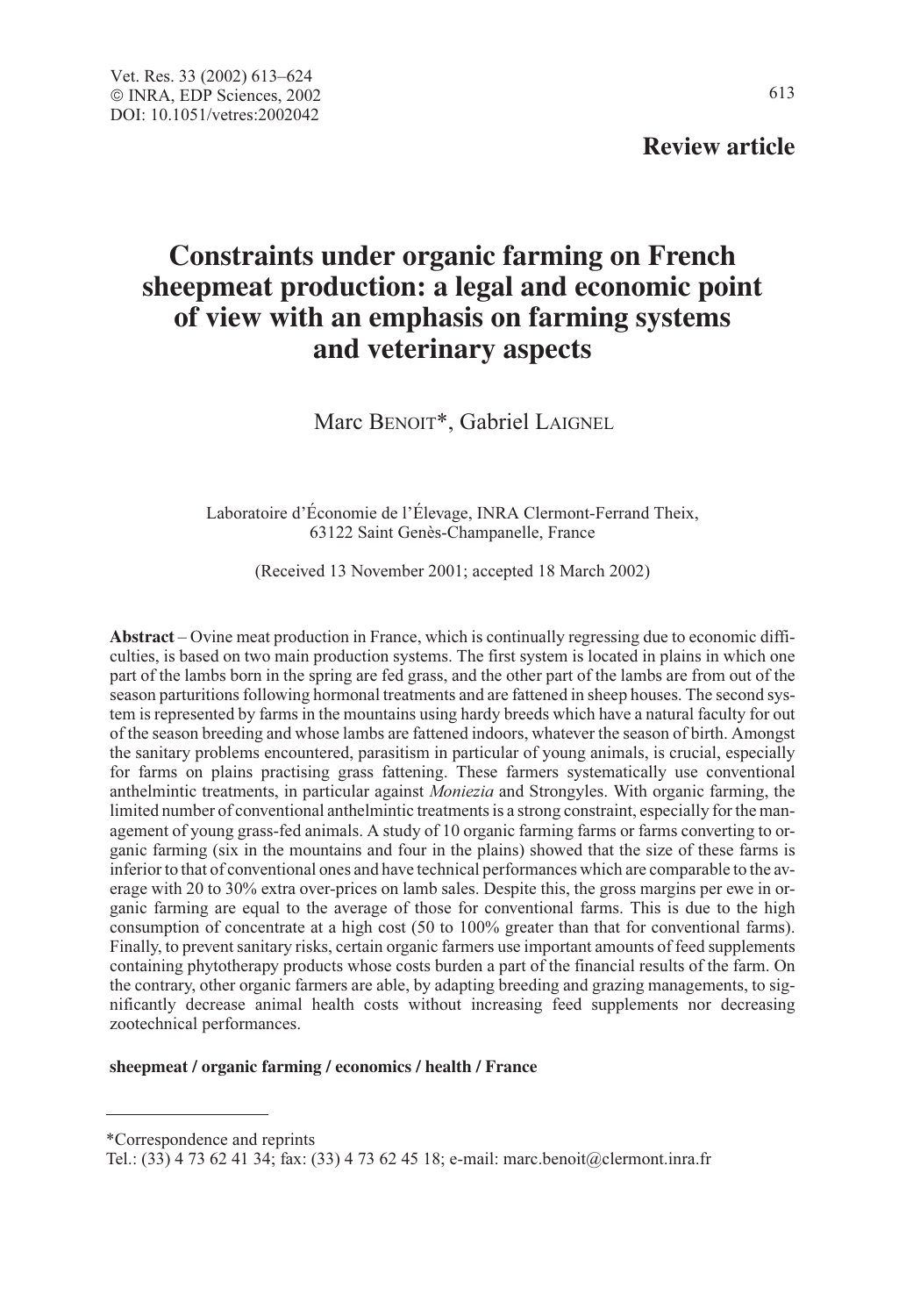**Résumé – Les contraintes en production ovine allaitante biologique en France** : **cadre réglementaire et économique, fonctionnement des systèmes et aspects sanitaires.** La production ovine française, dont l'effectif de brebis est en constante régression du fait de difficultés économiques, est basée sur deux principaux systèmes de production: celui des zones de plaine, dont une partie des agneaux, nés au printemps, est engraissée à l'herbe, l'autre partie, issue de mise bas de contre-saison avec traitements hormonaux, étant engraissée en bergerie. L'autre système est celui représenté par les exploitations de montagne utilisant des races dites rustiques, ayant une faculté naturelle de reproduction en contre-saison et dont les agneaux sont engraissés en bergerie, quelle que soit la saison de naissance. Parmi les problèmes sanitaires rencontrés, le parasitisme, particulièrement celui des jeunes animaux, est crucial, en particulier dans les élevages de plaines pratiquant l'engraissement à l'herbe. Ceux-ci utilisent de façon systématique des traitements allopathiques à base de produits de synthèse, en particulier contre les Moniezia et les Strongles. En exploitation en agriculture biologique (AB), la limitation du nombre de traitements à base de produits de synthèse est donc une contrainte forte, en particulier pour la conduite des animaux jeunes à l'herbe. L'étude de 10 exploitations en agriculture biologique ou en conversion (six en montagne et quatre en plaine) montre que ces exploitations ont des tailles inférieures aux conventionnelles, qu'elles ont des performances techniques comparables à la moyenne avec des plus values de prix sur les ventes d'agneaux de 20 à 30 %. Malgré cela, les marges par brebis sont dans la moyenne des exploitations conventionnelles du fait du maintien des consommations de concentrés dont le prix d'achat est supérieur de 50 à 100 % au conventionnel. Afin de prévenir les risques sanitaire, certains éleveurs en AB utilisent de façon très importante des suppléments alimentaires le plus souvent à base de phytothérapie dont le coût obère une partie du résultat d'exploitation. A l'opposé, d'autres éleveurs en AB ont pu, en adaptant la conduite d'élevage et en particulier celle du pâturage, diminuer significativement les frais concernant la santé des animaux, sans pour autant augmenter les suppléments alimentaires ni voir les performances zootechniques chuter.

# **production ovine / agriculture biologique / économie / santé / France**

#### **Table of contents**

|                                                                                                                         | 615 |
|-------------------------------------------------------------------------------------------------------------------------|-----|
|                                                                                                                         | 616 |
|                                                                                                                         | 616 |
| 2.1.1. Concentrate proportions limited to 30–40% of the daily ration                                                    | 617 |
| 2.1.2. Fattening on pasture $\dots \dots \dots \dots \dots \dots \dots \dots \dots \dots \dots \dots \dots \dots \dots$ | 617 |
| 2.1.3. Limitation of the number of anthelmintic treatments                                                              | 617 |
| 2.1.4. Ban of hormonal treatments for heat synchronising                                                                | 618 |
| 2.2. The ovine species as the prototype of a breeding production study in organic farming                               | 618 |
| 3. Sheepmeat farming observations: specificities of organic farms vs. conventional farms                                | 618 |
|                                                                                                                         | 618 |
| 3.2. Cost of animal health in conventional farms                                                                        | 621 |
| 3.3. Cost of animal health in organic farming                                                                           | 622 |
|                                                                                                                         | 623 |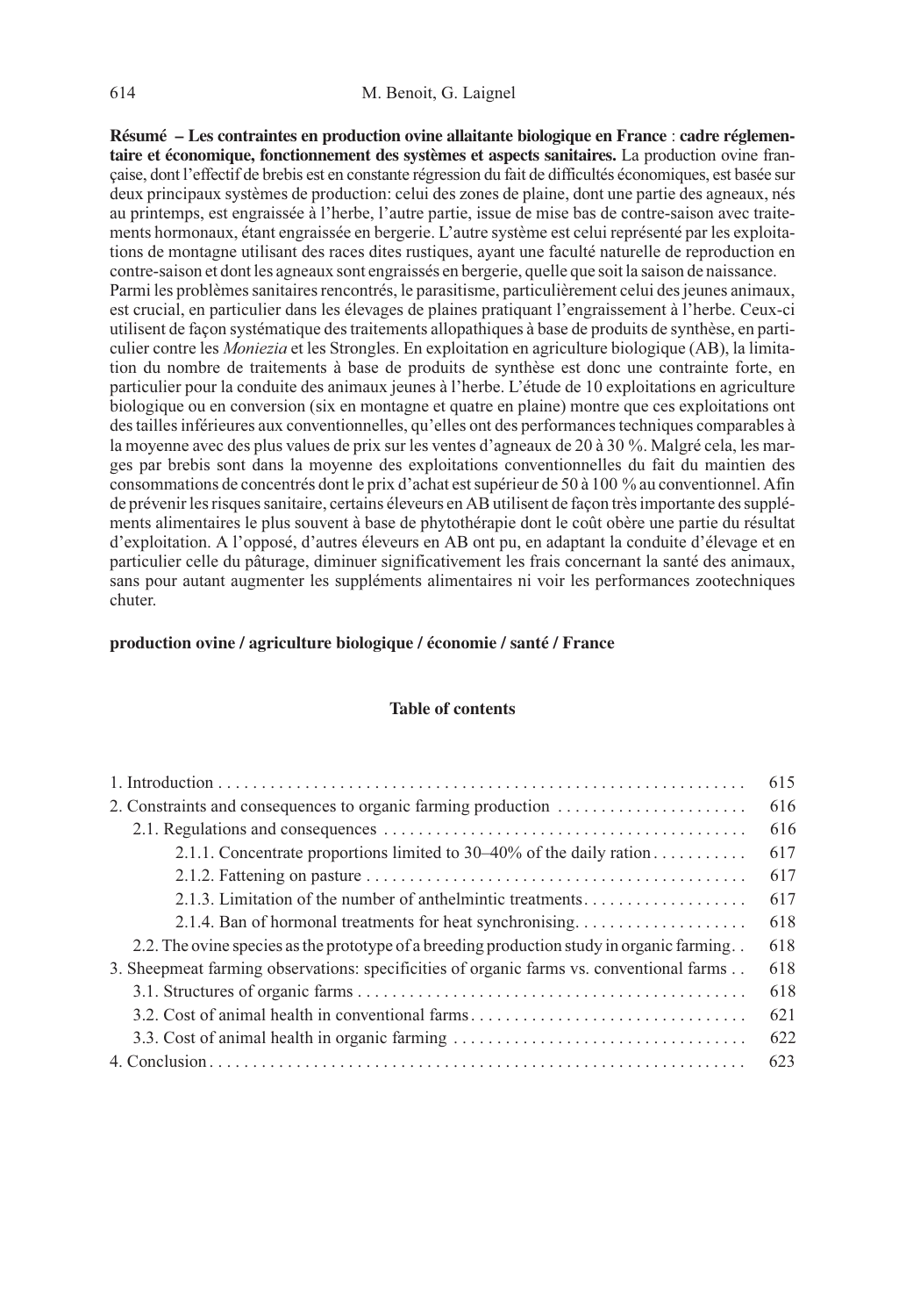#### **1. INTRODUCTION**

The size of the French ovine population, representing 10% of the 15 European countries' population, has been continually decreasing at a rate of about 1% per year since 1981, the year in which the common organisation of the sheepmeat market began (Fig. 1). The number of mated ewes reached 7.3 millions in 2000 [1], as compared to 9.7 millions in 1981, the decrease being imputable to sheep for meat which represents 78% of all in 2000.

This erosion of the population is regular and does not show any signs of slowing down even though the total European population has remained stable for the past few years. This evolution hides the restructuring of the farms, with small flocks vanishing to the profit of flocks with over 350 ewes. In fact, the geographic distribution of the population is unequal, with 85% of the ewes belonging to farms which are located in zones at a disadvantage (difficult natural conditions in relation with altitude, climate and soil). The general tendency is the progressive disappearance of sheep in plain zones (and even in intermediary zones), under the pressure of arable crop systems and to a lesser extent, the production of beef cattle. This decrease in the French population of sheep for meat is due on the one hand to its low profitability and on the other hand, to the important amount of work with this type of breeding in the French context.

In 1999, the income of a worker on a French sheepmeat farm only reached 50% of the national average, that is  $8\,600 \in \text{as}$ compared to 17 000  $\in$ . The farms located in zones at a disadvantage had the most difficulty, with 6 700  $\in$  and 7 500  $\in$  in the zones of intermediate (300–600 m) and high  $(> 600 \text{ m})$  altitudes, respectively, as compared to 11 600  $\in$  in plain zones [3].

This type of breeding cannot be mechanised, on the contrary to arable crop systems. In addition, this type of breeding is confronted with competition for land from other productions (animal and plant). For this reason, the available surfaces are only rarely managed in an extensive manner, except in dry zones. These limited surfaces determine the flock size which should be managed with a minimum level of zootechnical intensification to ensure a minimum level of economic profitability. In fact the correlation coefficients between the gross margin per ewe and the income for specialised sheepmeat farms, and between the numeric productivity (number of lambs weaned per ewe and per year) and the gross



**Figure 1.**Evolution of the number of mated ewes (1000 animals) between 1980 and 2000. France [1].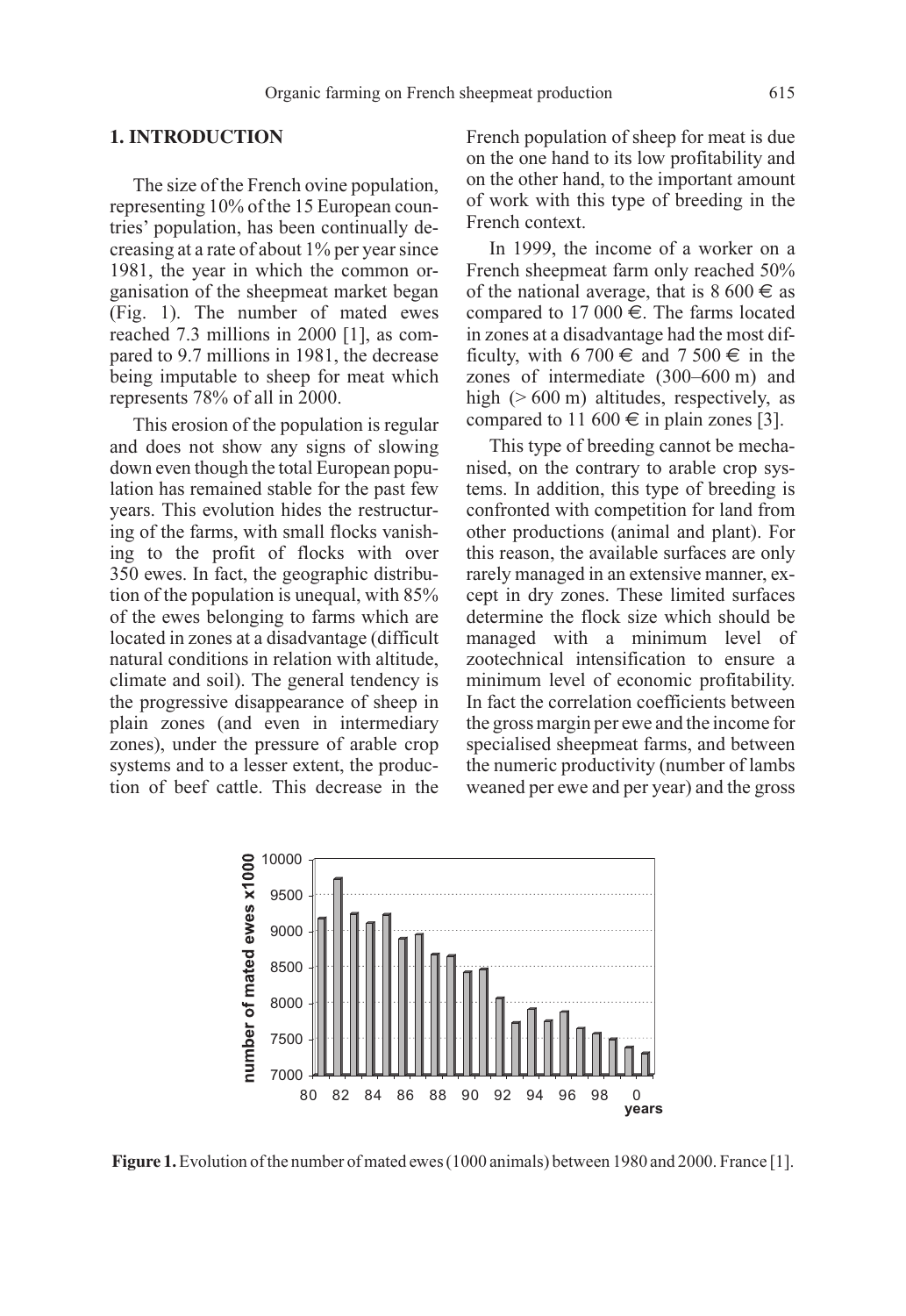margin per ewe are high [2]. Average to high  $(> 1.4)$  productivity levels are obtained by a good mastering of three essential factors: prolificacy, death of lambs, and rate of lambing (associated with fertility). In order for good results to be obtained, each ewe must be closely (and individually) followed with frequent interventions on the flock. Good zootechnical performances, which are obtained with 300 ewes, are much more difficult to obtain with 500 or 700 ewes, which is the recommended average size of flocks today in mountainous and plain zones.

National production of sheepmeat is deficient; the rate of self-provisioning (production/consumption) fell to 39% in 1999. Competition has always been strong with the United Kingdom that furnishes half of the tonnage that is imported into France. Important importation contingencies with total exoneration of duty have been granted to 5 countries of the southern hemisphere, including 220 000 tons from New Zealand without a quota for cut meat ("chilled"), refrigerated meat under a controlled atmosphere, and long conservation. This meat enters directly into competition with European meat production and more particularly French production during the winter.

For this reason a double strategy has been adopted by French sheepmeat producers:

(i) Important efforts have been done to increase out of season production in order to differentiate French sheepmeat production from that imported and to consolidate partnership with the sector. In the Poitou-Charentes region, the number one producer of sheepmeat in France, observations have shown that 1/3 of lambings now occur out of season (October to December), with grass-land breeds having received hormonal treatments (Vendéen, Texel sheep, …). On a national level, this production comes to comfort (or enter into competition with?) lamb production from more rustic mountainous breeds which are less sensitive to

seasonal anoestrus. These lambs are fattened in sheep houses with 60 to 70 kg of concentrate and are slaughtered at 16.5 to 18 kg carcass weight.

(ii) Development of traceability and official sign of quality: for example, in 2000, the major marketing cooperative of the Massif Central commercialised 47% of its lambs under four distinct quality criteria (Certificats de Conformité du Produit). However, the guarantees of traceability of the lambs, the conformity of the specifications and the necessary spreading of the production over the year has demanded much efforts from the farms in terms of a calendar of ewe mating, selection of the animals, and accompanying documents.

Due to such politics which tend to be generalising throughout France, at certain periods of the year, the quotation of French meat has reached a superior level of 1.5 €/kg of that of imported meat.

Ovine production in organic farming is an integral part of these production policies under strict criteria of quality. It has been steadily growing (+50% between 1998 and 1999) but remains a minority as does most organic produce in French agriculture (1.3% in 2000).

# **2. CONSTRAINTS AND CONSEQUENCES TO ORGANIC FARMING PRODUCTION**

#### **2.1. Regulations and consequences**

Since August 24, 2000, French organic farmers have had to follow the specifications put forth by the European regulations for Organic Animal Productions (Règlement Européen des Productions Animales Biologique (REPAB)), complemented by French regulations (REPAB-F) [8].

More specifically, the following four points of these regulations cause specific constraints for sheepmeat farms.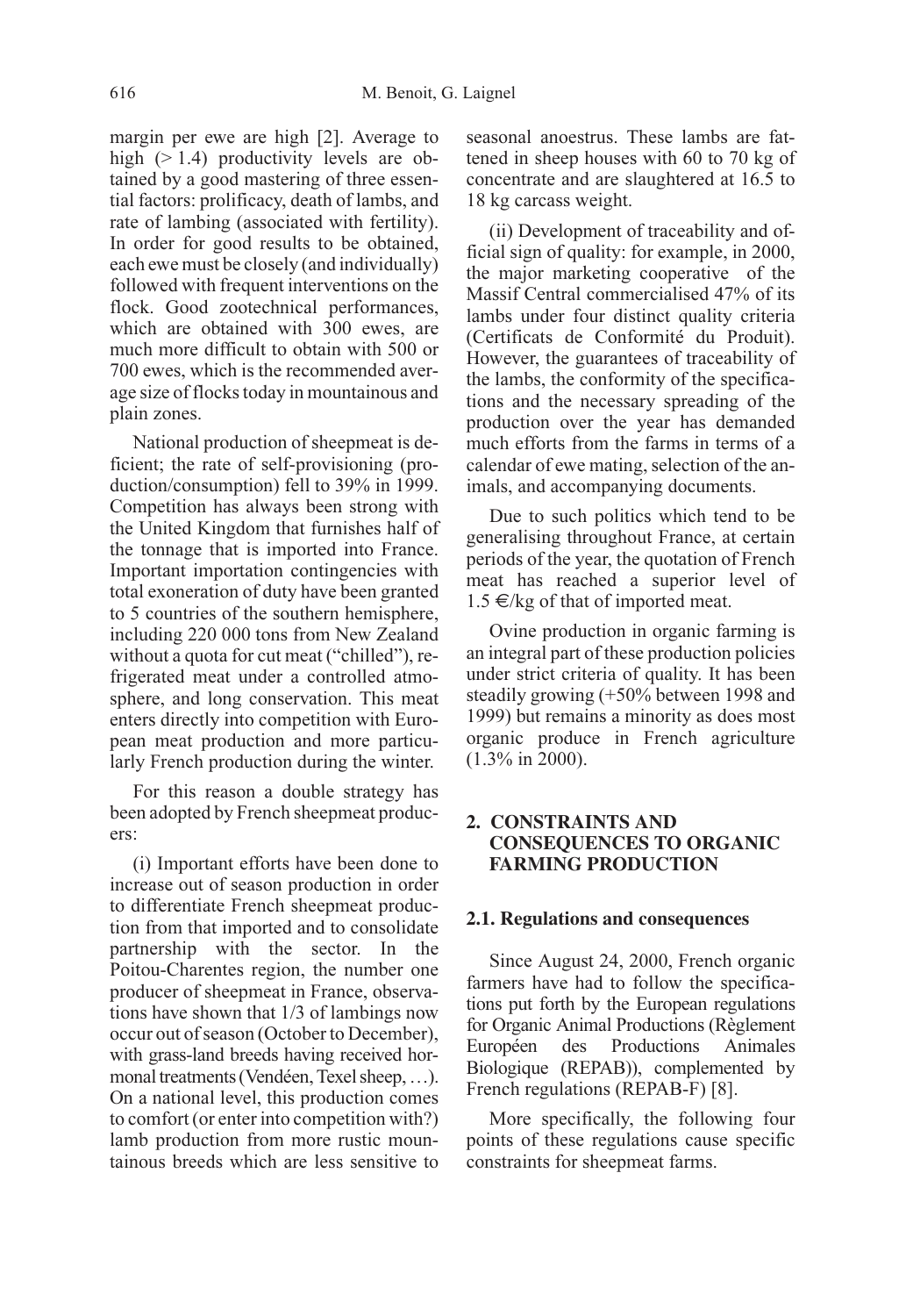# 2.1.1. Concentrate proportions limited to 30–40% of the daily ration

On mountainous sheep farms (and in plains in the winter), feed for fattened lambs is usually based on roughage (hay) and concentrates which are distributed ad libitum. These concentrates can thus be estimated at about 70% of the daily ration.

The limitation of concentrates in the ration to 40% for fattened lambs has two essential implications:

– to privilege the distribution of a fodder of excellent quality;

– later weaning of the lambs in order to maximise the milk part in the diet;

– such management should lead to lower daily growth of the lambs, longer fattening periods, potentially higher carcass weights of the lambs, and to the maintenance and even a slight decrease of the overall quantities of concentrates used.

The limitation of concentrate use for ewe feeding in the winter (essentially hardy breeds) at the end of gestation (limited capacity of ingestion) and at the beginning of lactation following multiple births, can also be a technical constraint and lead to eventual sanitary consequences. There again, roughage of excellent quality must be used, including haylage (within the authorised limit of 50% of dry matter of the ration).

#### 2.1.2. Fattening on pastures

Lambs which are in the fattening stage should not spend more that one-fifth of their life indoors and in any case less than three months, except if the pedoclimatic conditions prevent them from going outdoors.

This constraint especially concerns mountainous lambs who are born early in the spring and for whom, even if they can go out with their mothers during lactation, it is very difficult to fatten outside due to:

– a very high irregularity in grass growth during the summer (pedoclimatic context);

– a very limited availability of fodder resources;

– difficulty controlling parasitism;

– dispersion of land (parcelling) and important distances of the buildings for breeding;

– strong thermic contrasts in the region (continental climate);

– the absence of this type of fattening practices by farmers and the habitual request by the conventional sector for young lambs with rapid growth.

More generally, the control of parasitism of grazing lambs continues to be one of the most preoccupying problems in organic farming with the following consequences:

– illness or death of lambs;

– growth retardation which could have negative economic consequences due to the overconsumption of food;

– possible degradation of the quality of the carcasses produced, especially concerning the quality of the fat for lambs with slow growth [11].

# 2.1.3. Limitation of the number of anthelmintic treatments

For adults, this number is limited to two for the products other than antiparasitic compounds and to two for antiparasitic products (three if an ectoparasitic treatment is needed) with an overall maximum of three treatments, over a period of 12 months. For lambs, these numbers are respectively one (not antiparasitic), three (antiparasitic) and three overall. The use of controlled-release medicine (bolus) is prohibited.

This aspect of the regulations, essentially causes a problem for the fattening of grassland lambs for which, in conventional breeding, the number of treatments is usually greater than three.

This imposes, on the one hand, that lambs graze as much as possible on uncontaminated pastures, and on the other hand to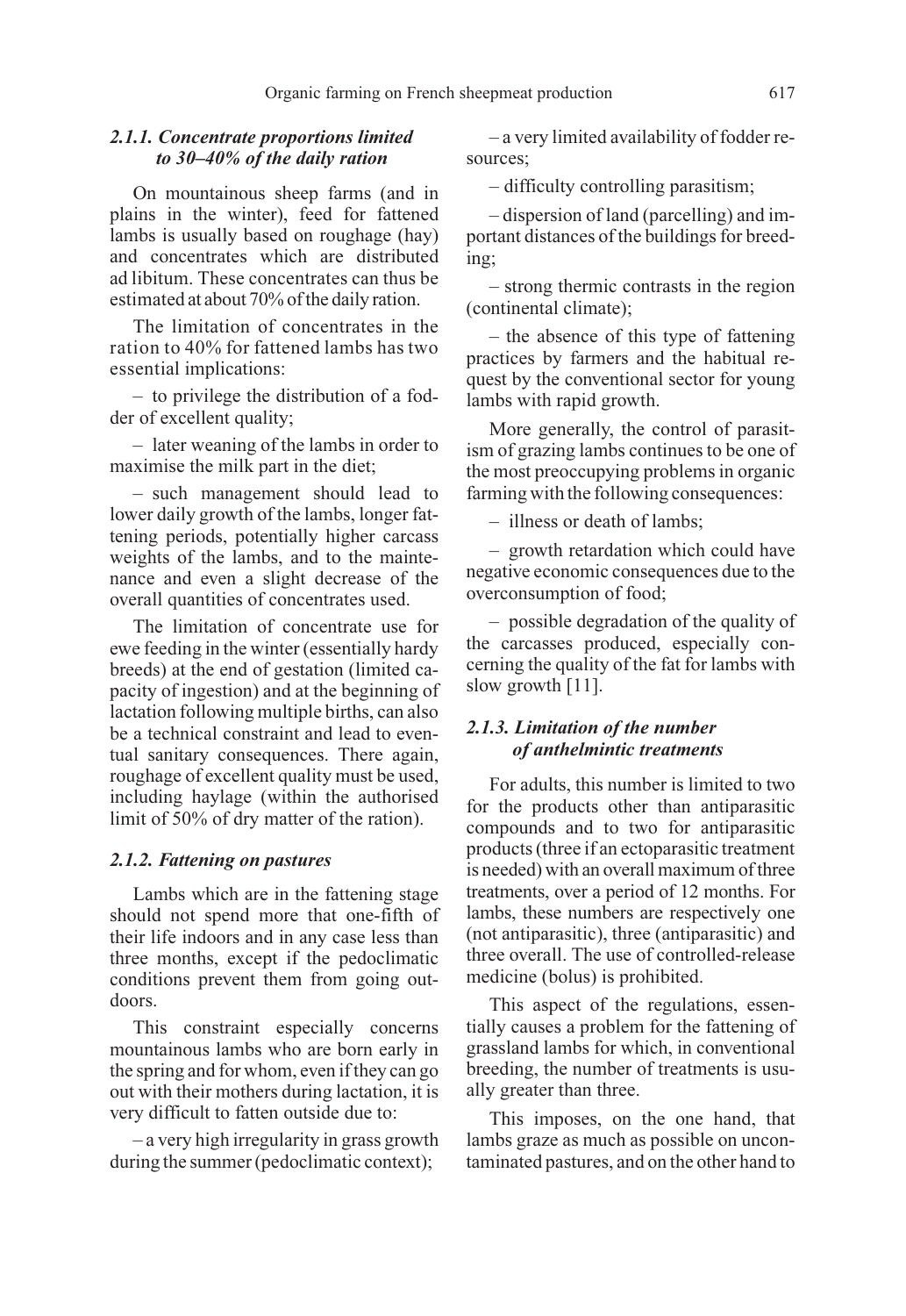identify alternative possibilities to conventional anthelmintic treatment (phytotherapy, …) [5]. Methods using individual observations of the animals, however, allow for treatments to be targeted [12]. Upon an eventual third treatment, the farmers may systematically fatten sheep in sheep houses so that they will not have to use a fourth treatment which is not allowed for organic farming, but indoor fattening period should not exceed one-fifth of the lamb's life and should last less than three months.

#### 2.1.4. Ban of hormonal treatments for heat synchronising

Under the pressure of the sector and of some consumers of organic products, breeders are looking for ways to produce out of season lambs, that is lambs with births from September to December that can be commercialised from January to April. Hardy breeds have, to different degrees, the capacity to reproduce out of season. On the contrary, this type of breeding is not possible with ordinary plain breeds. Besides the choice of certain genotypes adapted to out of season reproduction, some methods which help advance the reproducing season (ram effect in particular) can be used in organic farming.

# **2.2. The ovine species as the prototype of a breeding production study in organic farming**

Organic farming has been presented as a prototype for the study of system adaptation under strong constraints. This could also be the same for sheep, which could be considered as a prototype for the study of the adaptation of breeding systems to organic farming. Indeed, numerous phenomena seem to be exacerbated for this species:

– a short gestation time (compared to cattle) that can allow, under certain contexts, a rapid rhythm of reproduction (in particular, reproduction systems with three parturitions over a two year period);

– prolificacy that varies according to breed from 100 to 200% and more;

– very high growth levels of the litters, as compared to mother weight (average daily growth of the litter reaching 1% of the mother's weight); weight of the lambs at six months reaching 60% of adult weight as compared to 45% for cattle;

– the animals could be raised in intensive or very extensive systems (rangelands and dry zones);

– in partial relation with this production potential, a strong sensibility to feeding errors, to mineral deficits and often, at least in conventional systems, to parasites.

# **3. SHEEPMEAT FARMING OBSERVATIONS: SPECIFICITIES OF ORGANIC FARMS VS. CONVENTIONAL FARMS**

# **3.1. Structures of organic farms**

Technical-economic investigations were performed on farms over a long period from 1987 to 2000 [2]. Their objective was to identify the main factors (technical and economic) of profitability of farms by studying 49 farms situated in plain zones ( $n = 26$ ) and mountainous zones ( $n = 23$ ); six were organic farms (three in each region) and four were farms in conversion to organic farming (Figs. 2 to 7).

As the four types of monitored farms (plain, mountain, conventional or on organic farming), are heterogeneous, (localisation, size, specialisation on sheep production), especially regarding organic farms, and comprised a few farms, we will not pretend to statistical inference. We will only discuss on the reasons of some apparent differences between organic and conventional farms.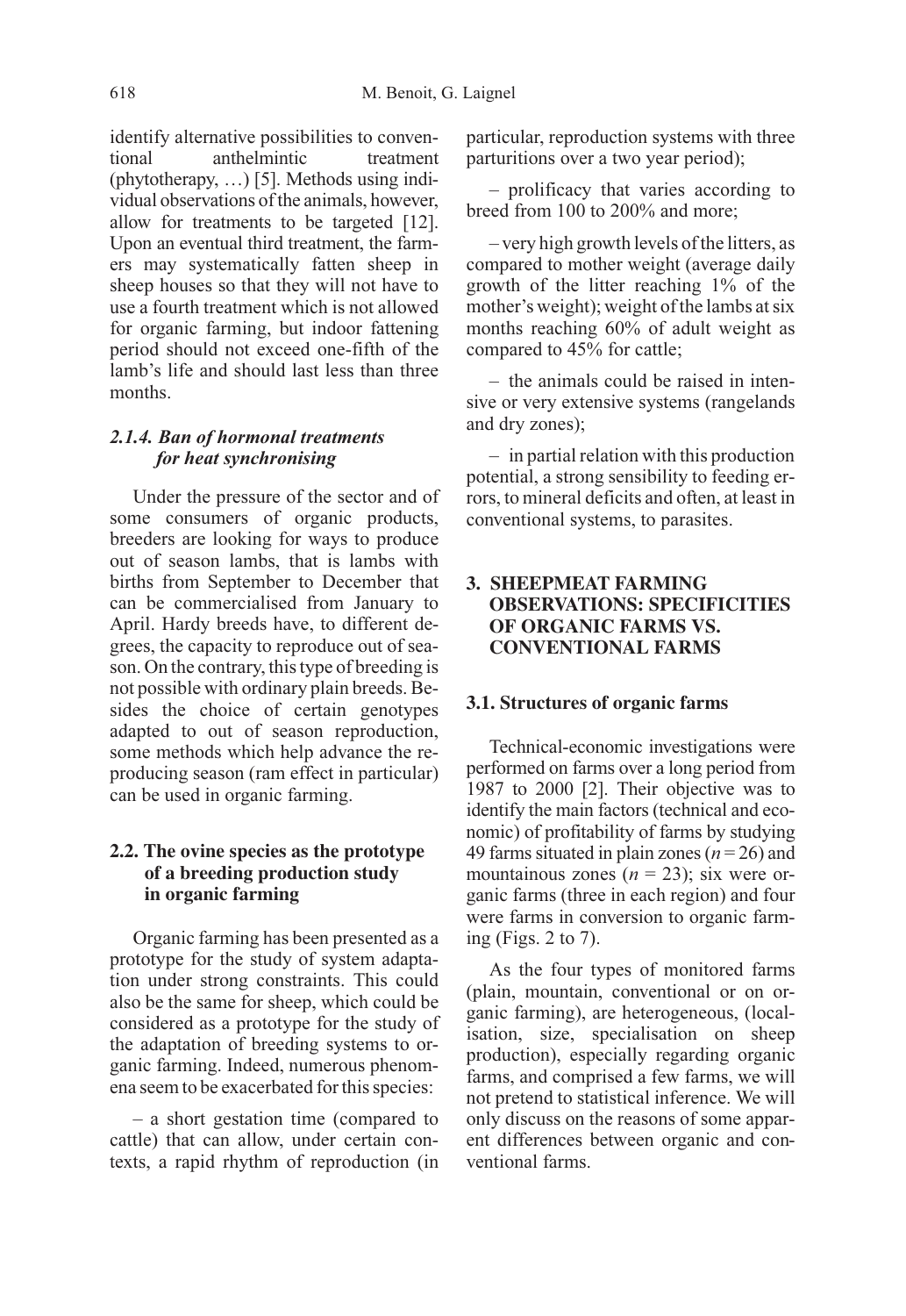

# **Number of ewes**







White: plain; grey: mountain;  $x$ : organic;  $x$ : convers. to org.

If we consider all the farms studied (Fig. 2), the size of the farms in plains are on the average larger than those in the mountains, often made up of flocks of 700 ewes and sale cultures representing 50% and more of the farms' activities. In the mountains, the farms are more specialised (ovine activity is greater than 60% of the total activities) and it is rare for flocks to have more than 600 ewes. The organic farms or farms in transition to organic farming have smaller sizes, between 250 to 420 ewes for those that are the more specialised.

Generally, the profitability of the ovine activity is essentially founded on combining two basic criteria: the level of numeric productivity (number of lambs weaned per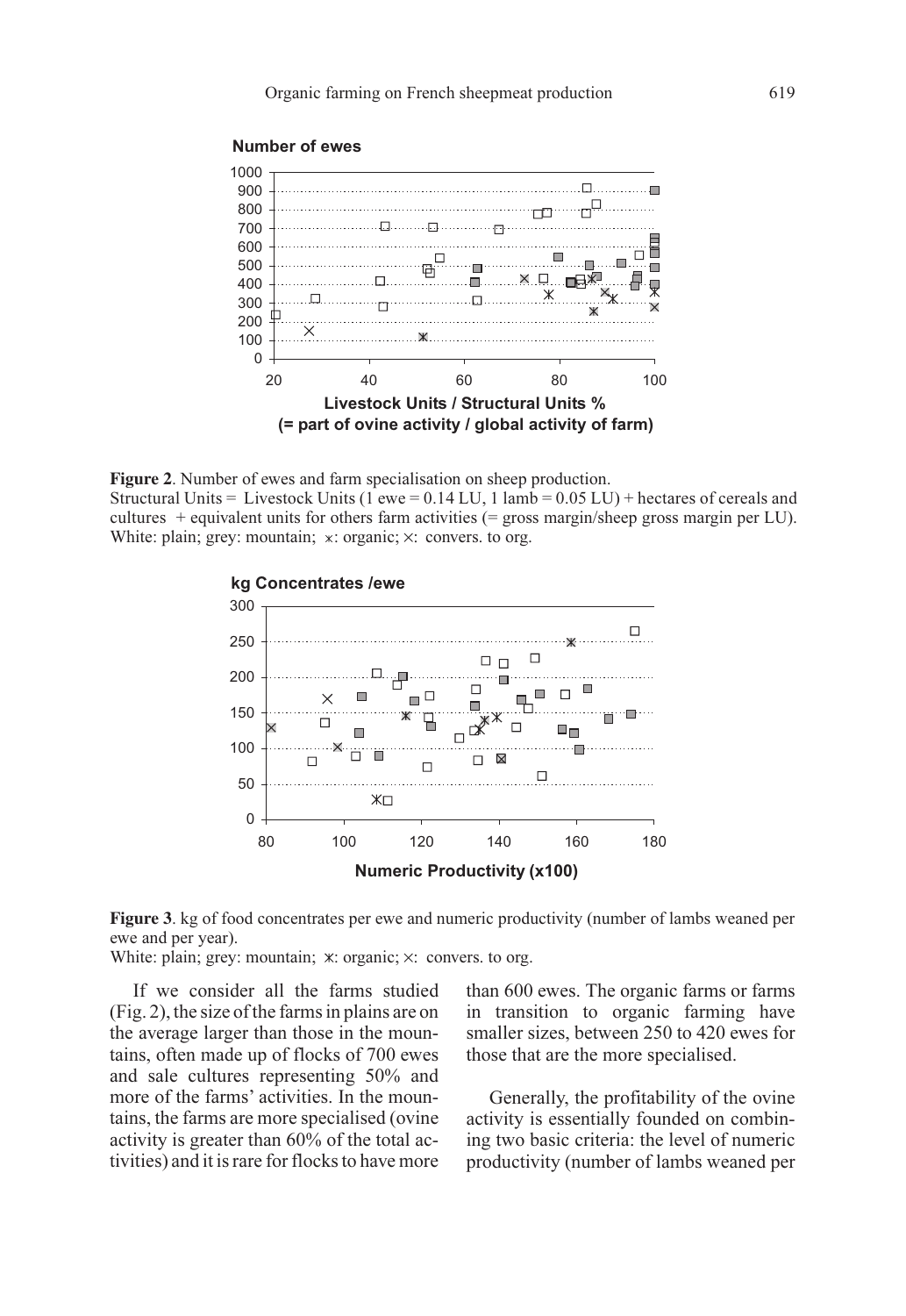

**Figure 4.** Carcass weight and price of the lambs. White: plain; grey: mountain;  $\times$ : organic;  $\times$ : convers. to org.



**Figure 5.** Gross margin per ewe and selling price of the lambs. White: plain; grey: mountain;  $*$ : organic; × : convers. to org.

ewe and per year) and concentrate ingestion (Fig. 3). These criteria are extremely variable between farms, particularly in plain zones where the numeric productivity varies from 0.90 to 1.80 and the consumption of concentrates varies from 25 to 265 kg per ewe (including lambs) and per year. This is the translation of the diversity of the production systems (system of out of season breeding with lambs indoors and the grassland system with parturition in the spring and grass-fed lambs) and of the various mastering of the breeding technique. For organic or converting farms, the numeric productivity remains very heterogeneous, but, in half of the cases, it is greater than 1.35; the consumption of concentrates is often situated between 100 and 150 kg per ewe. Due to their costs, such levels of consumption, which are conform to conventional farms, have a very high incidence on the gross margin per ewe. Indeed, despite these levels of productivity and an excellent valorisation of the lambs (Fig. 4:  $+20$  to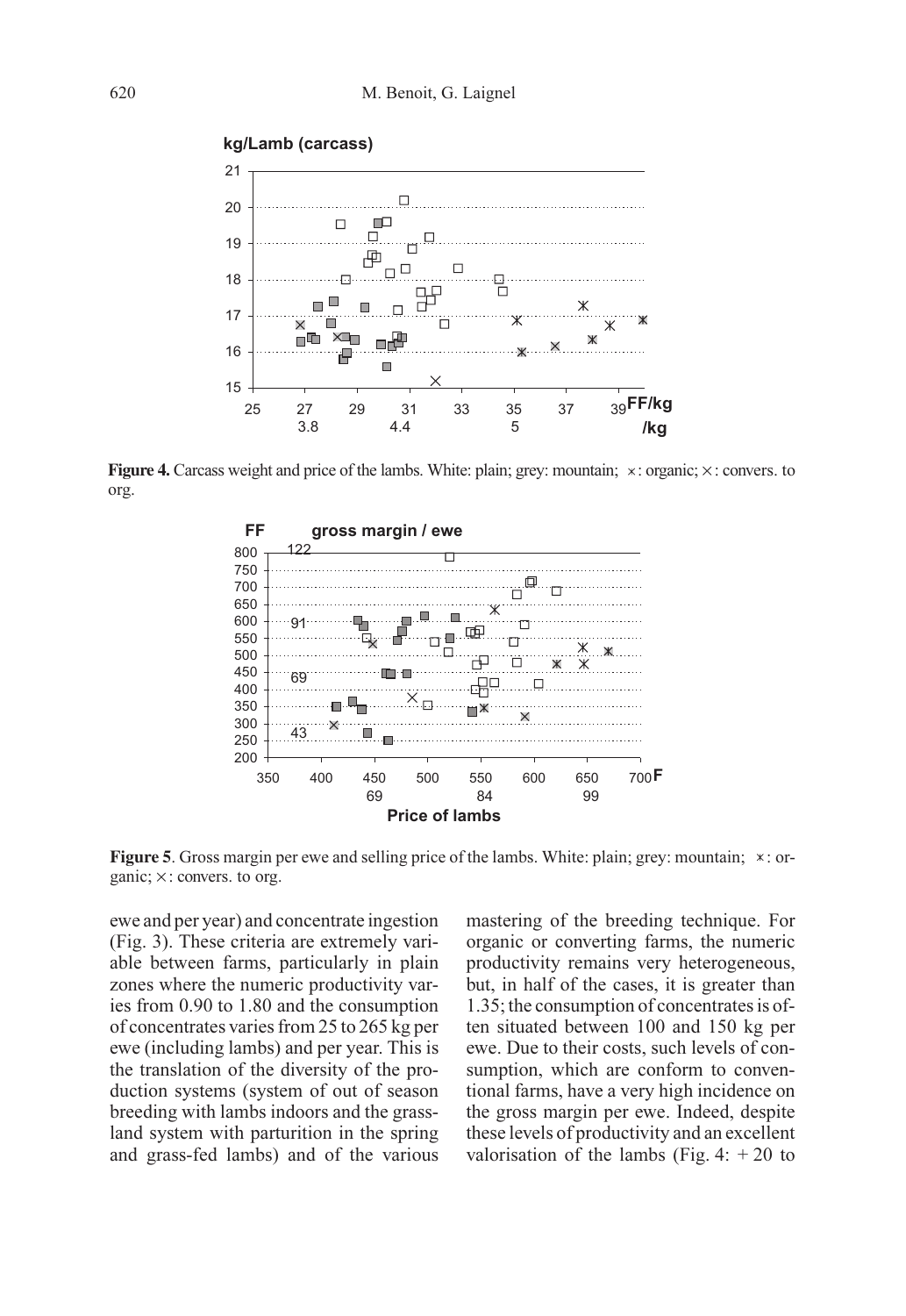

**Figure 6**. Veterinary costs per ewe and numeric productivity (second order polynomials fit) for plain and mountain farms. White: plain; grey: mountain;  $*$ : organic;  $\times$ : convers. to org.



**Figure 7**. Veterinary costs, mineral supplementation, vitamins per ewe and numeric productivity. White: plain; grey: mountain;  $x$ : organic;  $x$ : convers. to org.

+ 30% of the selling price per kilo, for lambs that can be compared), the gross margin per ewe exceptionally goes over 91  $\in$ , with an average of 76  $\in$  (Fig. 5).

This final average performance is directly associated with the price of the concentrates, between 50 and 100% greater than that of conventional concentrates. These studies show that in order to improve the profitability of organic farms, fodder self-sufficiency must first be improved, that is roughage (grazing or harvested) in the flock feed. This means that, especially for mountainous farms that have not been fattening lambs with grass for decades, a good mastering of parasitism with a minimum number of conventional anthelmintic treatments.

# **3.2. Cost of animal health in conventional farms**

On the average, the veterinarian costs reach, for mountainous farms,  $3.5 \in$ /ewe, that is 7% of ovine costs and 5% of the gross margin per ewe (71  $\in$ ). On farms in plains, the average level is higher,  $5 \in \text{/ewe}$ , that is 12% of the ovine costs and 6% of the gross margin per ewe (83  $\in$ ). The costs concerning animal health are far from the costs of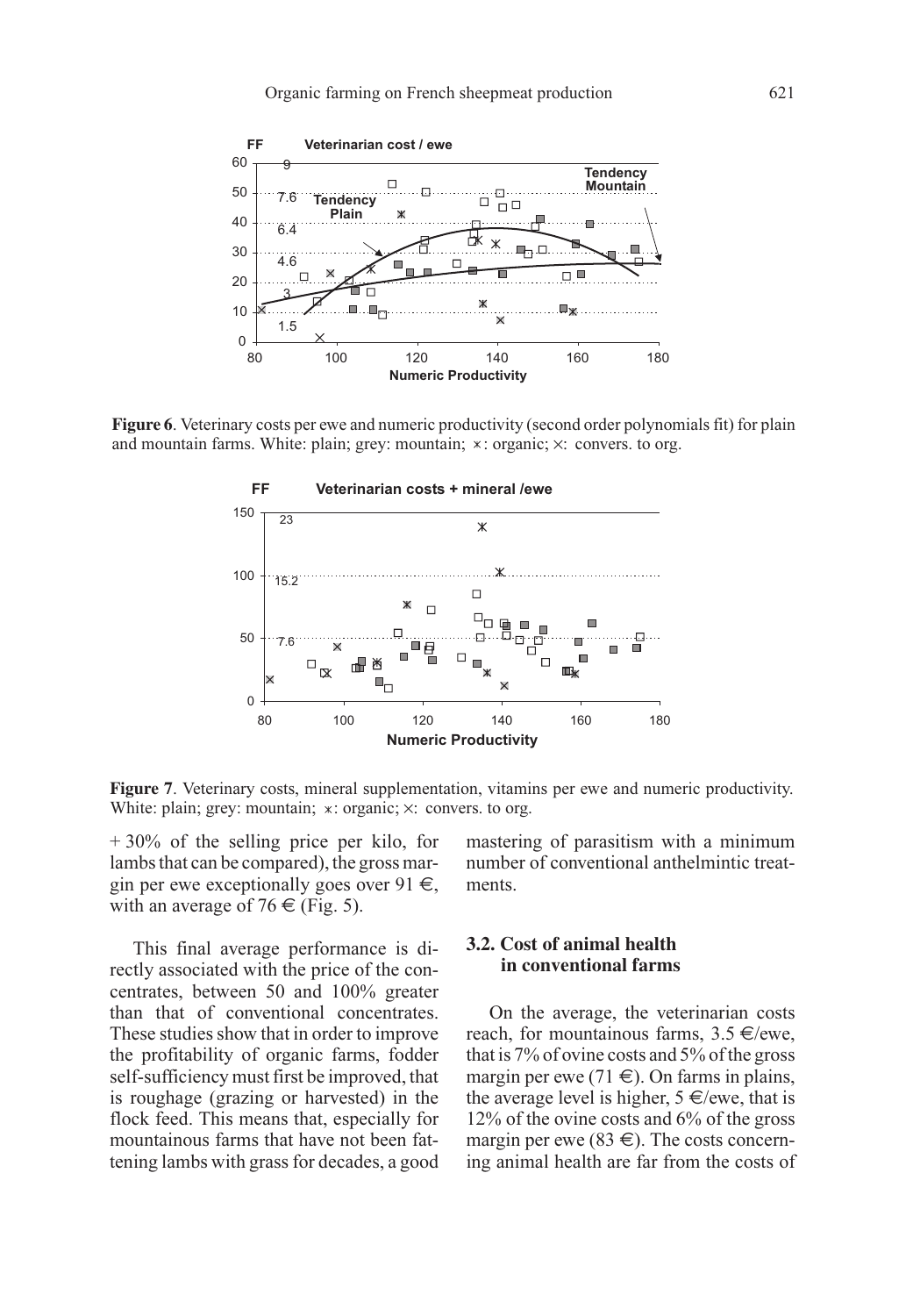feeding (these ones represent 60% of the total breeding costs) but, according to the purpose of the paper, we detail them.

The difference of the costs of animal health between mountainous farms and those in plains can be explained by the way the lambs are fattened: they are systematically fattened indoors in the mountains, without any antiparasitic treatment, to be sold anywhere from 70 days of age (small lambs with 24 kg live weight; 25% of lambs) to 120 days (heavy lambs for meat, slaughtered at 16.5 kg carcass weight). On plains, 38% of the lambs are raised indoors, 16% are fattened with grass then finished indoors, 31% are fattened with grass with additional concentrates and only 9% are strictly fattened with grass; the lambs still grazing after weaning receive an antiparasitic treatment every 1 to 1.5 months [7]. The main parasites are Moniezia and Strongyles [6].

Since the investigations that were carried forth were not specifically intended to study animal health, the health costs were grouped together, even if they concerned veterinary costs, analyses, and, for the large majority, veterinary products including antiparasitic products. The cost of short-time employment amid the veterinary costs is very low; veterinarians only rarely come to the farms except for prophylaxis or for major sanitary problems The mineral, vitamins and diverse nutritional supplements (including phytotherapy) were regrouped in a particular position but the distinction between these products and other veterinary products is often difficult in organic farming.

The major sanitary problems concerning sheep raised in sheep houses is Coccidiosis and Strongyles [9]. Moniezia and digestive Strongyles are very frequent [4], and are systematically treated for grassland lambs.

In the mountains, there is a certain connection between the level of numeric productivity and the "veterinary costs" (Fig. 6). In plains, the veterinary costs are higher for those farms whose productivity is between 1.20 and 1.40, with a significant part of the lambs fattened with grass. The veterinary costs for these lambs are in fact greater than those of lambs in sheep houses that have never been treated for Moniezia and Strongyles. Beyond these levels of productivity (1.20–1.40), are mainly farms having a significant number of out of season parturitions with fattening of lambs in sheep houses.

### **3.3. Cost of animal health in organic farming**

With regards to the zootechnical observations realised and the recorded performances, we may consider that organic farmers encounter few problems and/or have found technical means that help them be resolved with the authorised means. We have however studied the veterinary costs and feed supplements (phytotherapy in particular) (Fig. 7), which are the most often used for prevention.

Whereas for conventional farms (mountainous or plains) the cost of animal health is  $6 \in (\pm 3 \in)$  per ewe, two out of six breeders in organic farming had costs which were greater than  $15 \in$  per ewe in 2000, nearly reaching 21  $\in$ /ewe each year, which represents 30% of the gross margin of the ovine activity, that is about half of the income. On the contrary, several organic farmers or farmers in transition to organic farming, obtaining good zootechnical performances, have costs that are less than  $3.8 \in \text{/ewe}$ , which is one of the lowest of the above observations. This high heterogeneity, which has determining economic incidences, should be detailed, via the accurate identification of the treatments used, their efficiency on the animals and their conditions of use.

One of the common denominators of organic farming, the extensiveness of the use of surfaces (from 15 to 30% fewer animals per surface area than with conventional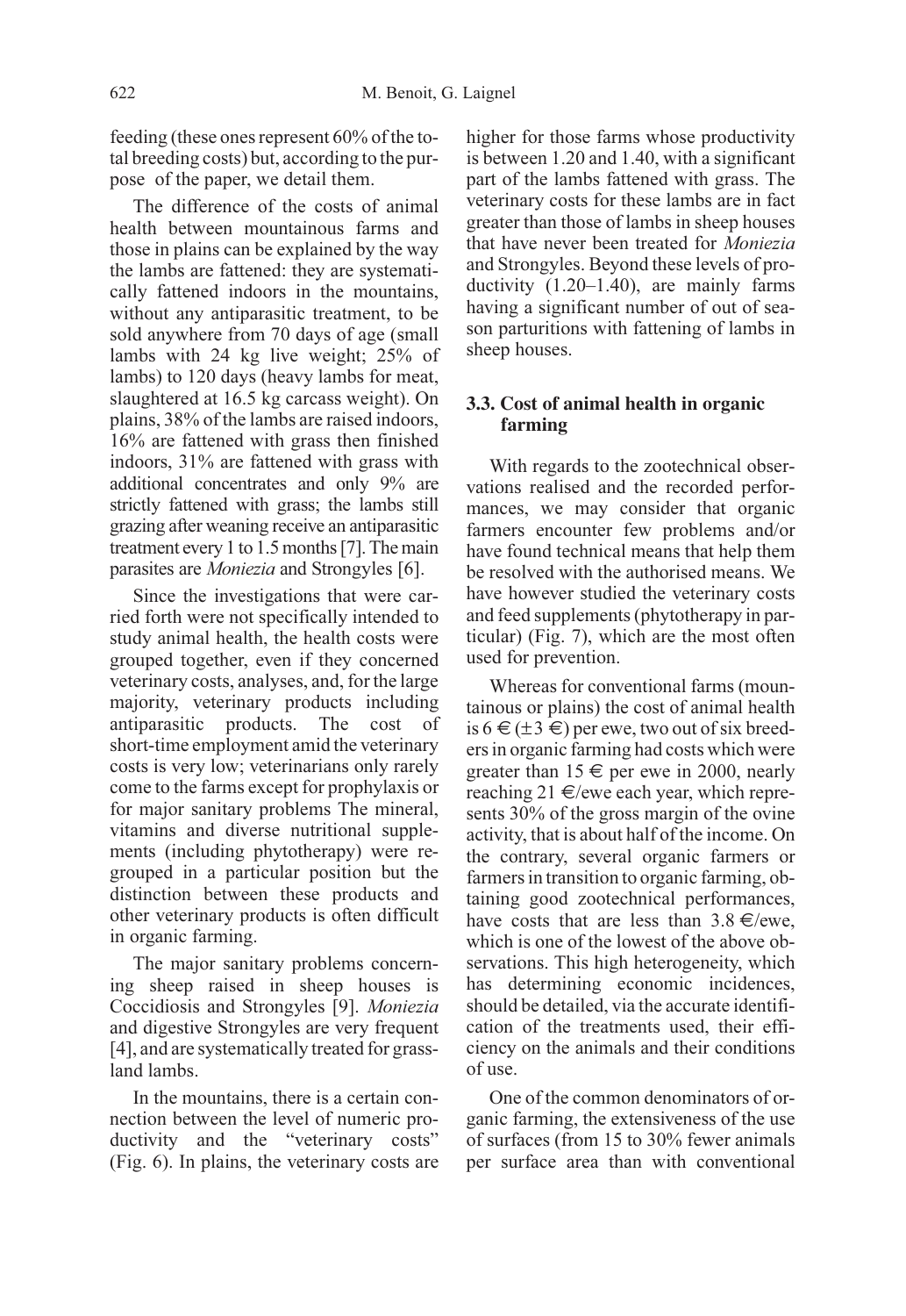farming on similar zones), is a favourable factor for the control of parasitism (gastro-intestinal Strongyles). However, numerous other factors remain more or less to be considered by farmers, such as the determining effect of sanitation of the surfaces harbouring parasites by agronomic practices and adapted grazing strategy, with the privileged use of uncontaminated paddocks for the fattening of these animals.

# **4. CONCLUSION**

Ovine sheepmeat production in France has been decreasing for the last two decades, due to the relatively low competitiveness as compared to other main productions. The large diversity of production systems and the environment in which they are used reveals a large adaptive capacity, illustrated by the variability of the observed zootechnical performances. On the contrary, it needs a lot of technical expertise, individual follow-up of the animals, and a globally high work load with quite often low worker profitability. The decrease in the French ovine population is even more harmful since sheep are herbivores that use and help develop low potential territories by keeping them open.

In the consumer's mind, sheep breeding represents a natural production, close to organic farming. Two principal elements can, however, modify the perception of the situation in organic farming: (1) the relatively high part of concentrates in the feed, in most systems and in particular in those that are out of season, (2) the control of sanitary problems, in particular the control of parasitism in young grassland lambs.

Several major questions are remaining about that subject, for organic farming systems:

– What are the efficiencies of several alternative phytotherapy products? Are they justified?

– What are the consequences of parasite infestation on final quality and production costs (growth retardation)?

– Can we define an acceptable level of animal parasitism?

Fattening of lambs indoors allows to avoid the parasitic problems. However, the economic incidence of the use of concentrates in the feed (low availability on the market and cost) which is fundamentally negative in organic farming, should lead to a maximal use of conserved fodder but even more so of grazing, caring about parasitic problems. Research is thus necessary to gain knowledge on the management and effect of parasites. One must also remember that one concern of conventional small ruminant farms is parasite resistance to antiparasitic drugs [10] and farmers will undoubtedly have to subscribe more and more to standards including regulations of the use of such products.

# **ACKNOWLEDGEMENTS**

We would like to thank the farmers who lent us their technical and economic data, as well as the European Union for its financial support (Fonds Structurel Européen FEOGA 5b).

#### **REFERENCES**

- [1] Agreste Conjoncture Productions Animales Ovins – Enquête 2000, SCEES (Service Central des Enquêtes et Études Statistiques), Direction des affaires financières, Ministère de l'Agriculture et de la Pêche France, 2, 2001.
- [2] Benoit M., Laignel G., Liénard G., Facteurs techniques, cohérence de fonctionnement et rentabilité en élevage ovin allaitant. Exemples du Massif Central Nord et du Montmorillonnais, Rencontres Recherches Ruminants 6 (1999) 19-22.
- [3] Benoit M., Laignel G., Liénard G., Rentabilité comparée des exploitations d'élevage ovins viande au travers du Réseau d'Information Comptable Agricole (RICA) 1998, Note pour Ministère de l'Agriculture, INRA, Laboratoire Économie de l'Elevage Theix, 2000, 10 p.